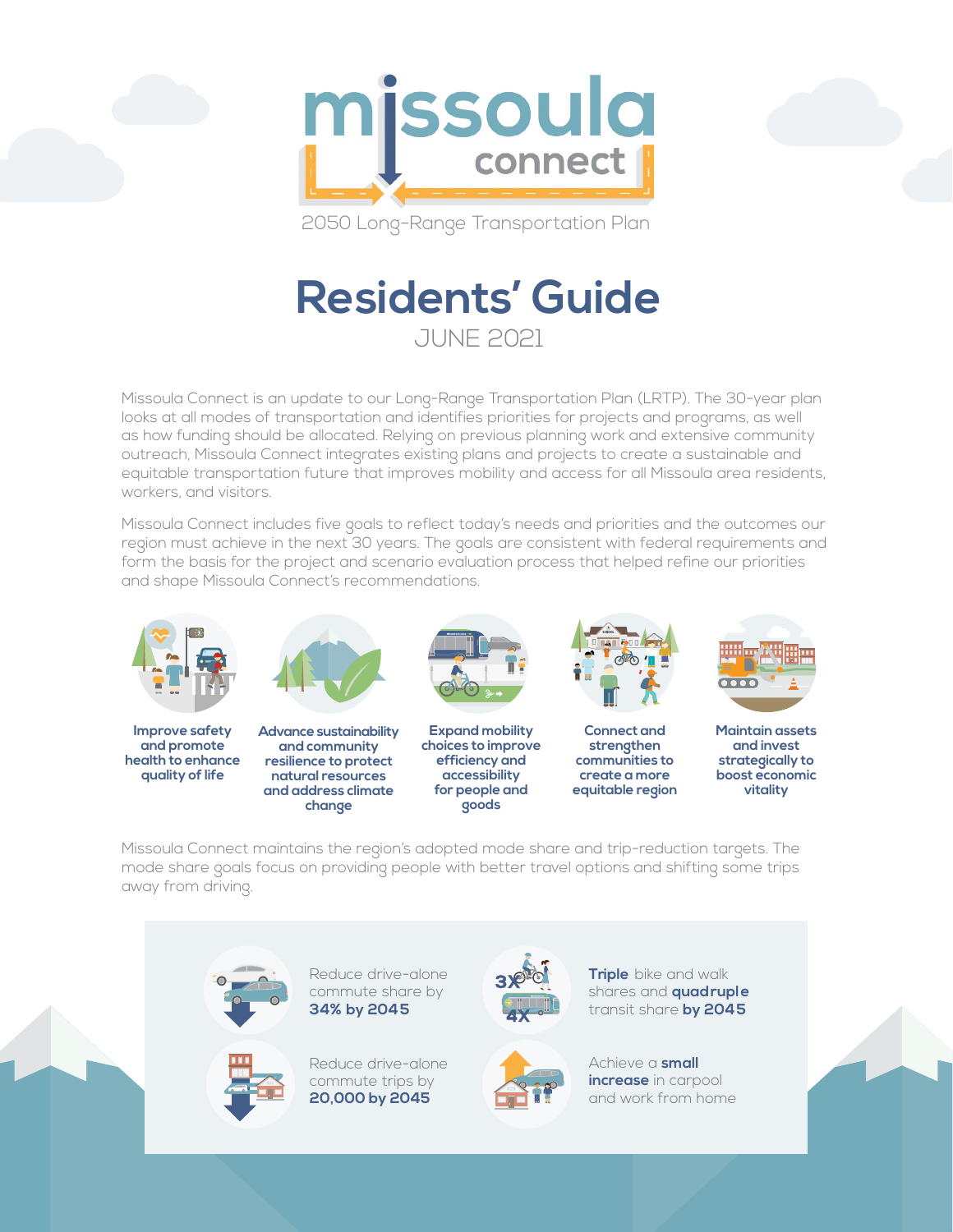The values of Missoula area residents are the foundation of Missoula Connect. Each recommendation in this long-range plan—whether a major project or a new program—has a hand in moving the region toward a safer, healthier, more sustainable, more equitable, and more connected future. Together, these individual projects and programs will help the Missoula region achieve our mobility vision. The Missoula Connect Recommended Scenario includes a mix of capital projects across the region that connect neighborhoods and key destinations, support inward growth, and advance regional equity.

## **The Recommended Scenario includes 71 projects:**



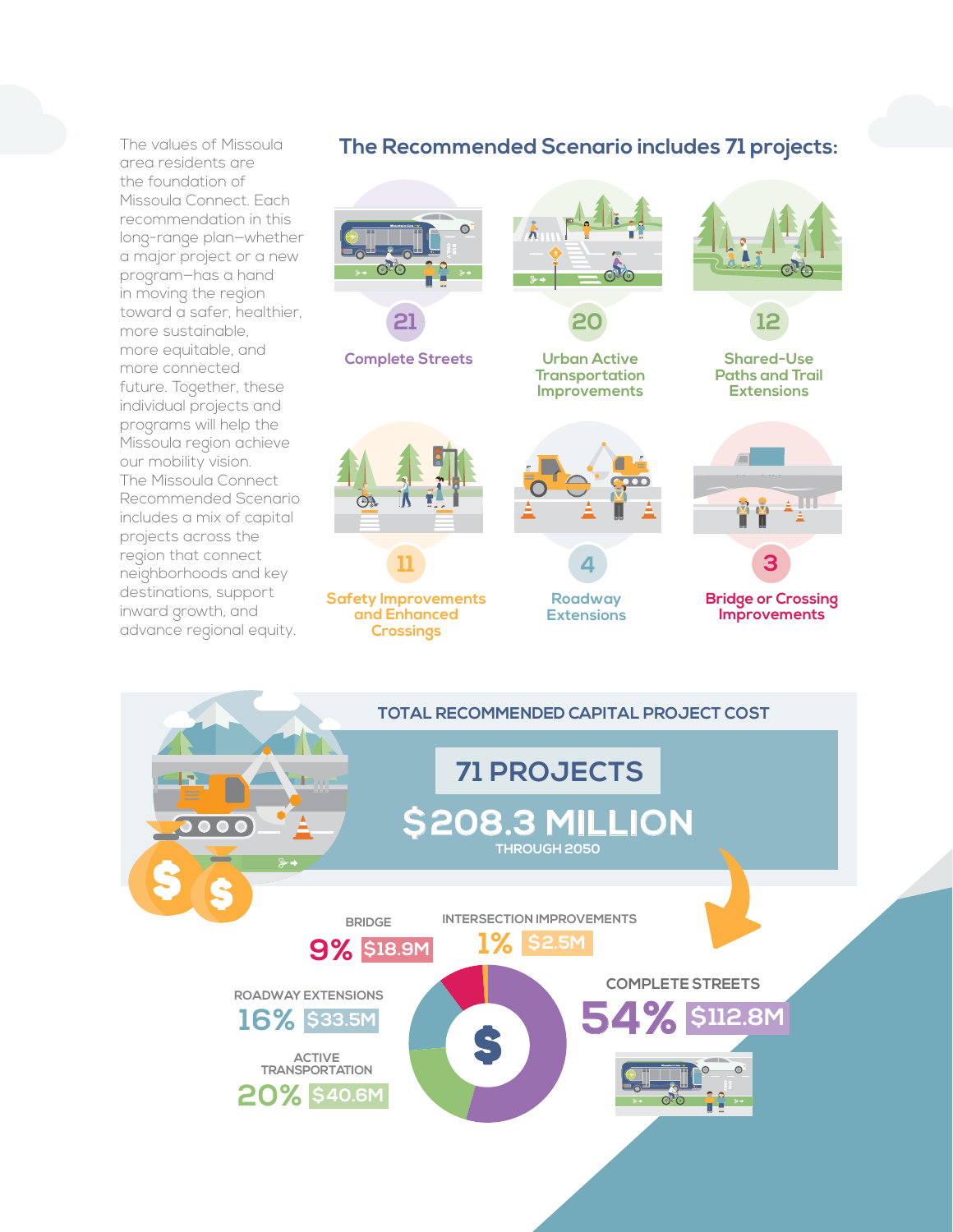The projects included in the Recommended Scenario are all eligible for federal, state, or local funds, and there may be other funding sources available in the future. The Recommended Scenario also includes committed projects, which are those that have funding allocated within the current 5-year Transportation Improvement Program (federal funds) or the City's or County's Capital Improvement Programs (local funds). All projects that are not included in the Recommended Scenario are considered "illustrative."

## **Recommended Scenario Projects**

![](_page_2_Figure_2.jpeg)